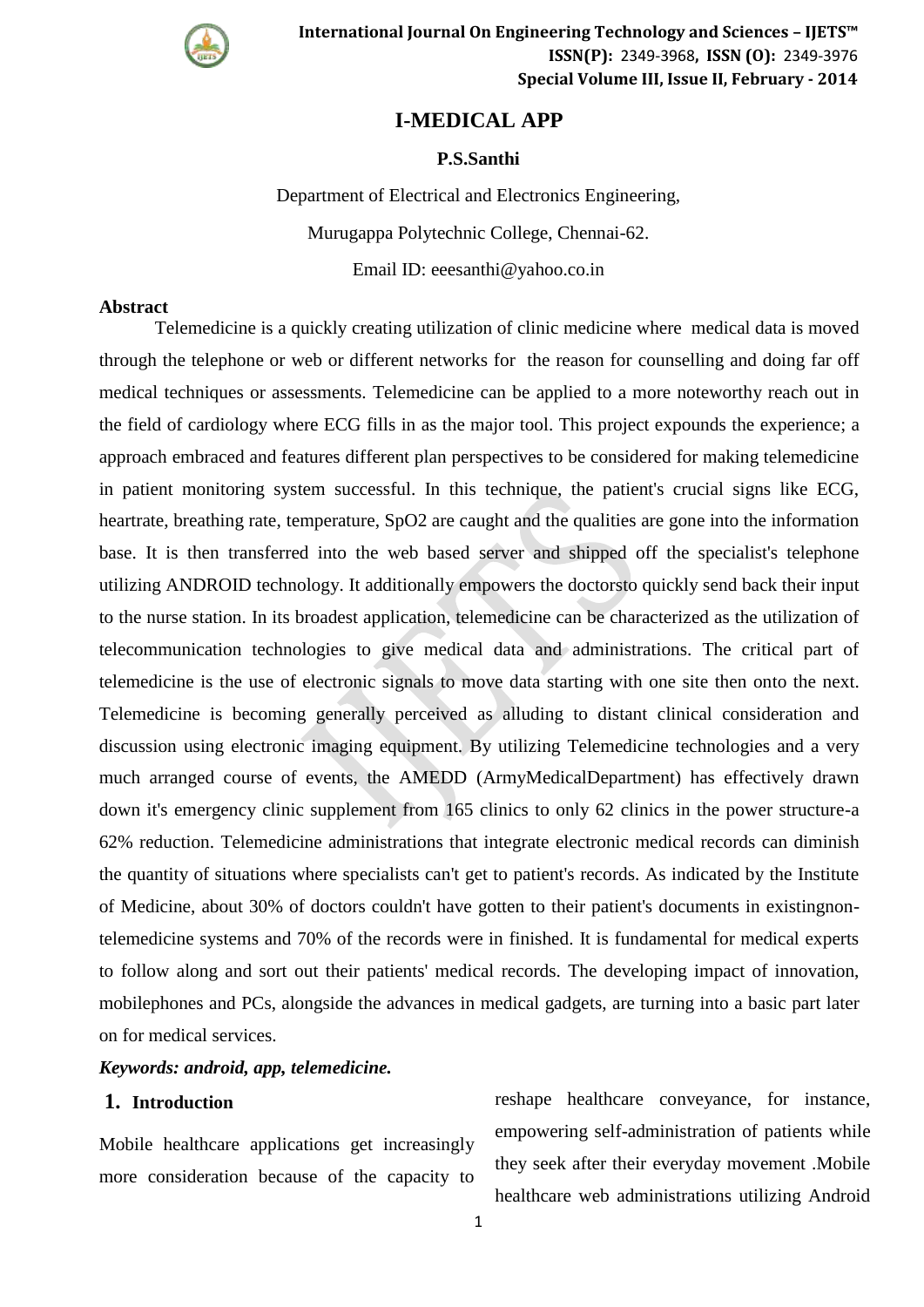

## **International Journal On Engineering Technology and Sciences – IJETS™ ISSN(P):** 2349-3968**, ISSN (O):** 2349-3976 **Special Volume III, Issue II, February - 2014**

can give benefits to patients, empowering them to question their symptoms and get the master reaction from the Expert System as recognizable proof of the disease and medications to fix the ailment [1, 2]. Patients can get to medical data and Expert system autonomous of their present spot and time and substance can be progressively changed in accordance with the current setting and terminal sort [3, 4].

Mobile gadgets, home PCs and embedded patient terminals can be used in healthcare administrations to give conveyance of data to patients at the mark of need [5]. Thusly, patients can be furnished with useful assets and emotionally supportive networks that can help them in their ordinary wellbeing the board and patients can get more engaged with dynamic in regards to their own wellbeing. Issues identified with expanding healthcare costs and the more appeal for healthcare work force and administrations can be tended to and decreased. The proposed system, iMedical, is intended to halfway mitigate pressure, monetary weight, and responsibility on the specialist. It is an application which runs on any Android version.

Healthcare Services Using Android Devices includes the utilization of a mobile client- server model utilizing web services to move the at present accessible web- based system onto an Android stage. The server is devoted to give an interpretive report of the got test results, while the client goes about as a helpful client front-end. Communication between the client and the server depends on web services. Presently

with the developing prevailing burden and the existence an ever increasing number of snappy advances, the vast majority are looking with medical issues, particularly a ton of undeniable level staff who are in sub-wellbeing. Furthermore, present day social mishaps happen oftentimes. It is more imperative to plan a wellbeing security system for individuals. As mobile phones play more what's more, more significant part for individuals, it is the most ideal decision that the system will be sent on mobile phones.

Regularly, a healthcare emergency alarm system is sent on an independent device, wired or wirelessly connected to a gateway, and afterward connected to the emergency clinic or emergency focus, for example, and But the disservice of such systems is self-evident: once escaping the inclusion of the gateway, the system won't work any longer. A healthcare the board system has two principle functions.The one is life reminder system. The other is On-Line medical. Anyway the life reminder function is valuable andhelpful for the senior individuals and chronic patients to give a friendly reminder for medicine, etc.

## **2. Methodology:**

The website has been created for individuals who look for the rental housing. Compared to the existing site the confirmation Email is shipped off the proprietor for the customer confirmation and there is no authentication for the customers. This software is made by using numerous Languages, for example, servlet,HTML(Hypertext markup language), CSS(Cascading Style Sheet), JAVA Server page(JSP), JavaScript, Oracle.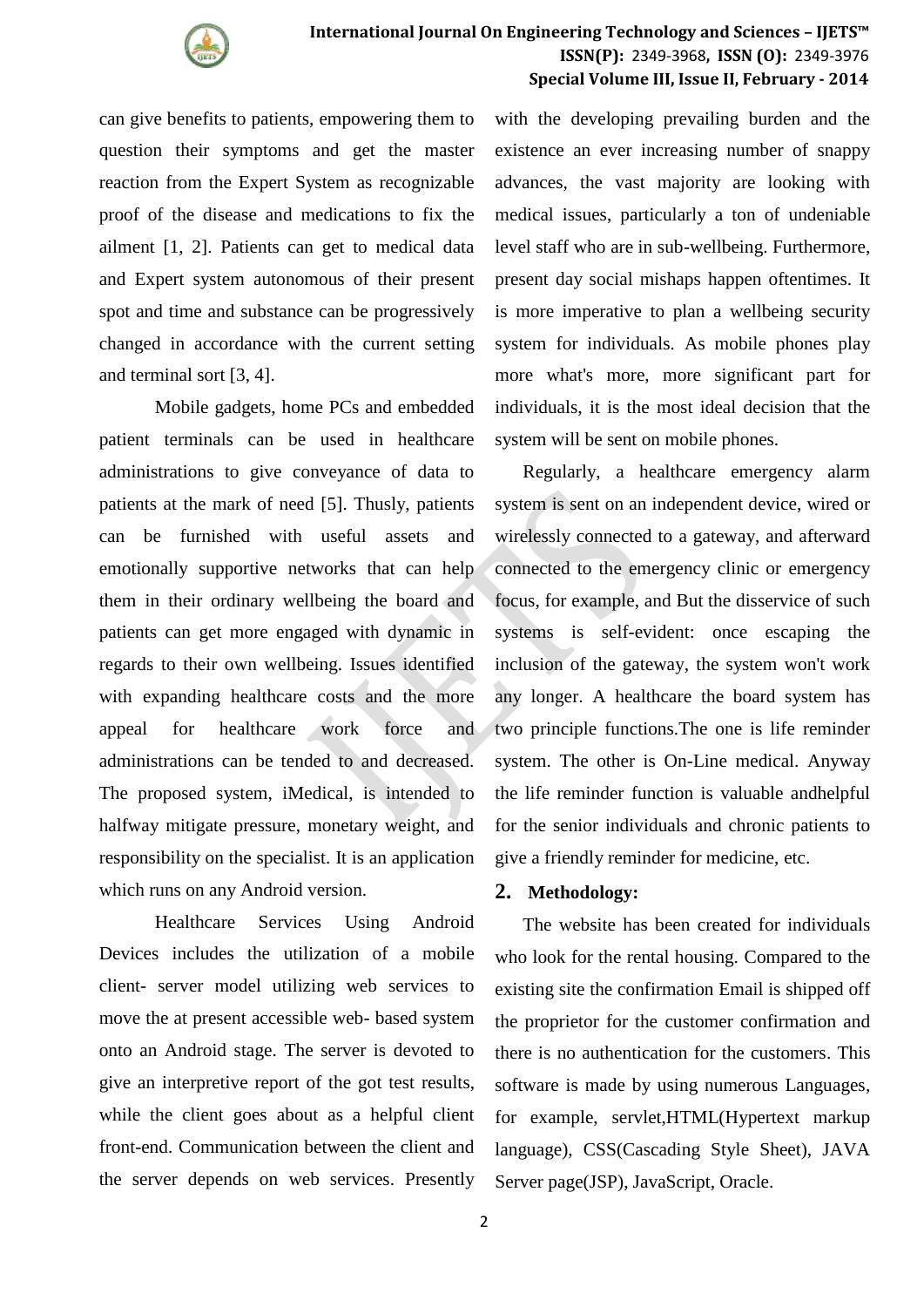

A login or logon or sign in or sign on alludes to the qualifications needed to obtain admittance to a computer system or other confined region. Logging in or logging on or signing in or signing on is the interaction by which individual admittance to a computer system is controlled by identifying and authenticating the client through the certifications introduced by the user. Once a client has logged in/logged on/endorsed in/endorsed on, they would then be able to log out/log off/sign out/close down when access is not, at this point required. To log out is to shut off one's admittance to a computer system in the wake of having recently logged in.

### **Inpatient:**

Inpatient" implies that the method requires the patient to be conceded to the emergency clinic, essentially so the person can be firmly monitored during the methodology and thereafter, during recuperation. . Progress in current medicine and the coming of extensive out-patient clinics guarantee that patients are only conceded to an emergency clinic when they are very sick or have serious physical trauma.a login or logon or sign in or sign on alludes to the certifications needed to obtain admittance to a computer system or other confined zone. Logging in or logging on or signing in or signing on is the interaction by which individual admittance to a computer system is controlled by identifying and authenticating the client through the accreditations introduced by the client. Once a client has logged in/logged on/endorsed

in/endorsed on, they would then be able to log out/log off/sign out/close down when access is not, at this point required. To log out is to shut off one's admittance to a computer system in the wake of having recently logged in.

At the point when you logout from a website, you close the entirety of your exercises on that webpage. At the point when you select the option, <Keep me logged in> while signing in to any website, you become dynamic. Presently you will remain dynamic on that site till you for all intents and purposes logout from that site, regardless of how frequently you signout. An individual's private or personal information by which someone else, business, or substance can use to contact the individual. For instance, an organization data set may have its representatives' private and public contact information for motivations behind reaching a worker for different reasons. This can also be utilized to indicate a person.

#### **3. Conclusion**

The significant achievement of this task is the capacity to enlist new students, staff, doctors what's more, nurses and store their information in the data set. The main thing that should be valued by everything is that,the system is a stunner to much more investigation and point by point research for implementation and improvement purposes in request to add to the overall information base. The system is for computerizing the working in a clinic. The software deals with all the requirements of a normal medical clinic and is skilled to give simple and powerful stockpiling of information